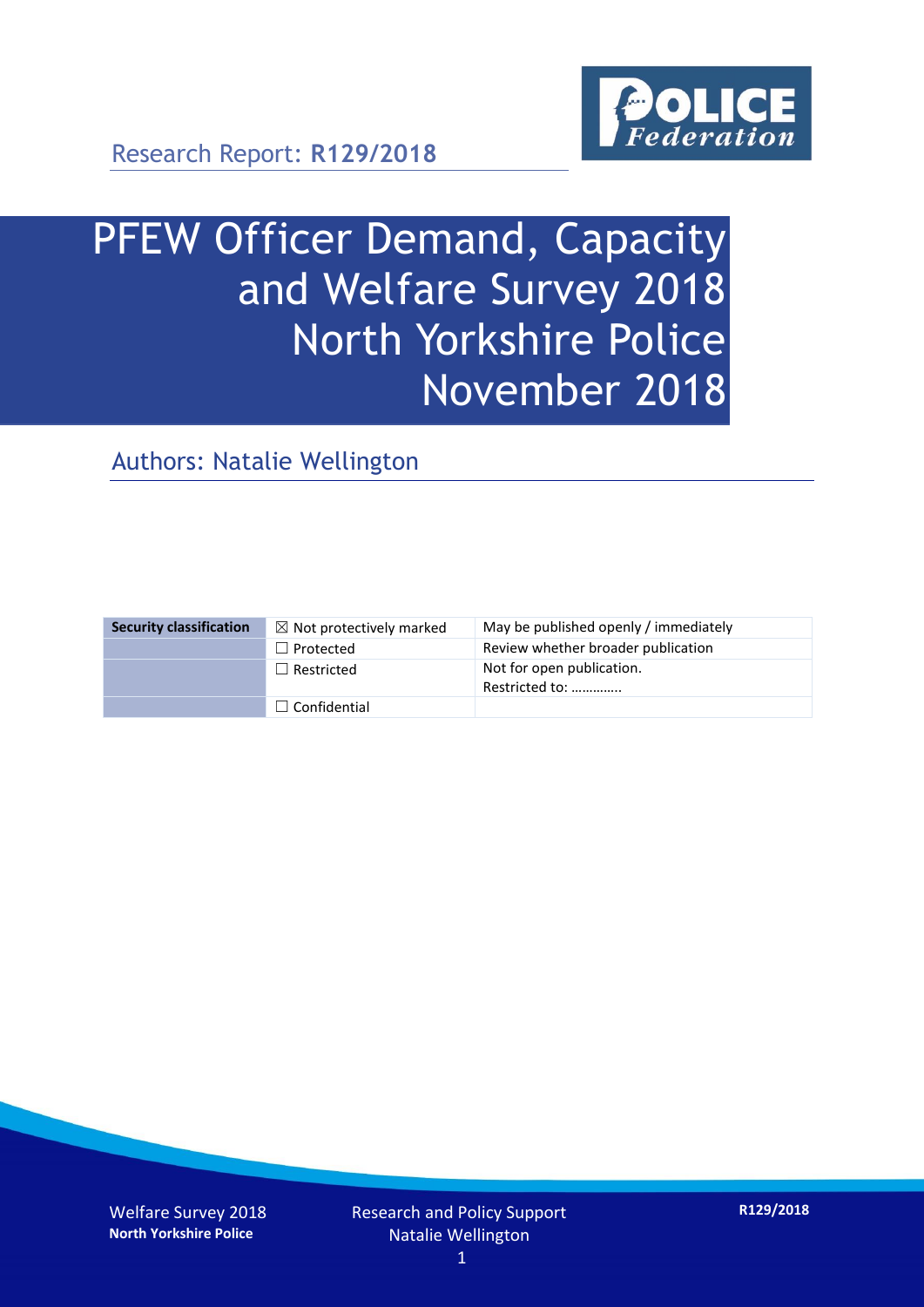# **FOREWORD**

#### **INTRODUCTION**

Over the last decade, the impact of reducing policing budgets on officer numbers has been considerable, with a 15% fall in officer numbers over a seven year period from a high of 142,056 in 2009 to 121,010 in March 2018. $^{\mathrm{i}}$  Evidence from a focus group study conducted by the PFEW<sup>ii</sup> highlighted that these reductions may be having a negative effect on officers individual wellbeing. It was within this context that the Police Federation of England and Wales (PFEW) began a biennial Demand, Capacity and Welfare Survey. The 2018 PFEW Officer Demand, Capacity and Welfare Survey is the second iteration of the survey.

This report provides a summary of responses to key questions from the 2018 PFEW Officer Demand, Capacity and Welfare Survey from respondents in North Yorkshire Police.

Where appropriate, details of average responses from last year, or the police service as a whole, are also presented. However, differences across these figures have not been tested to assess whether they are statistically significant<sup>1</sup>; therefore any and all differences reported are for guidance only and must be treated with caution.

Force rankings have not been included, because not all differences are statistically significant. In addition, forces with fewer than 100 respondents were not provided with a force level report as their sample size was too small to be representative of the force as a whole and may have enabled identification of individuals based on their demographics.

Please be aware that the total number of responses for each item may vary slightly as not all items were answered by all respondents, and all percentages are rounded to the nearest whole number. In addition, the actual differences between any and all groups may be quite small and these details should be considered when interpreting the data.

 $<sup>1</sup>$  As all the data are derived from samples of the population, rather than the whole population, percentage figures calculated are strictly</sup> speaking estimates, rather than exact measures. This means that every figure has a margin of error associated with it. Hence a very small percentage difference year on year may be due to sampling, rather than to actual changes.

Welfare Survey 2018 **North Yorkshire Police**

-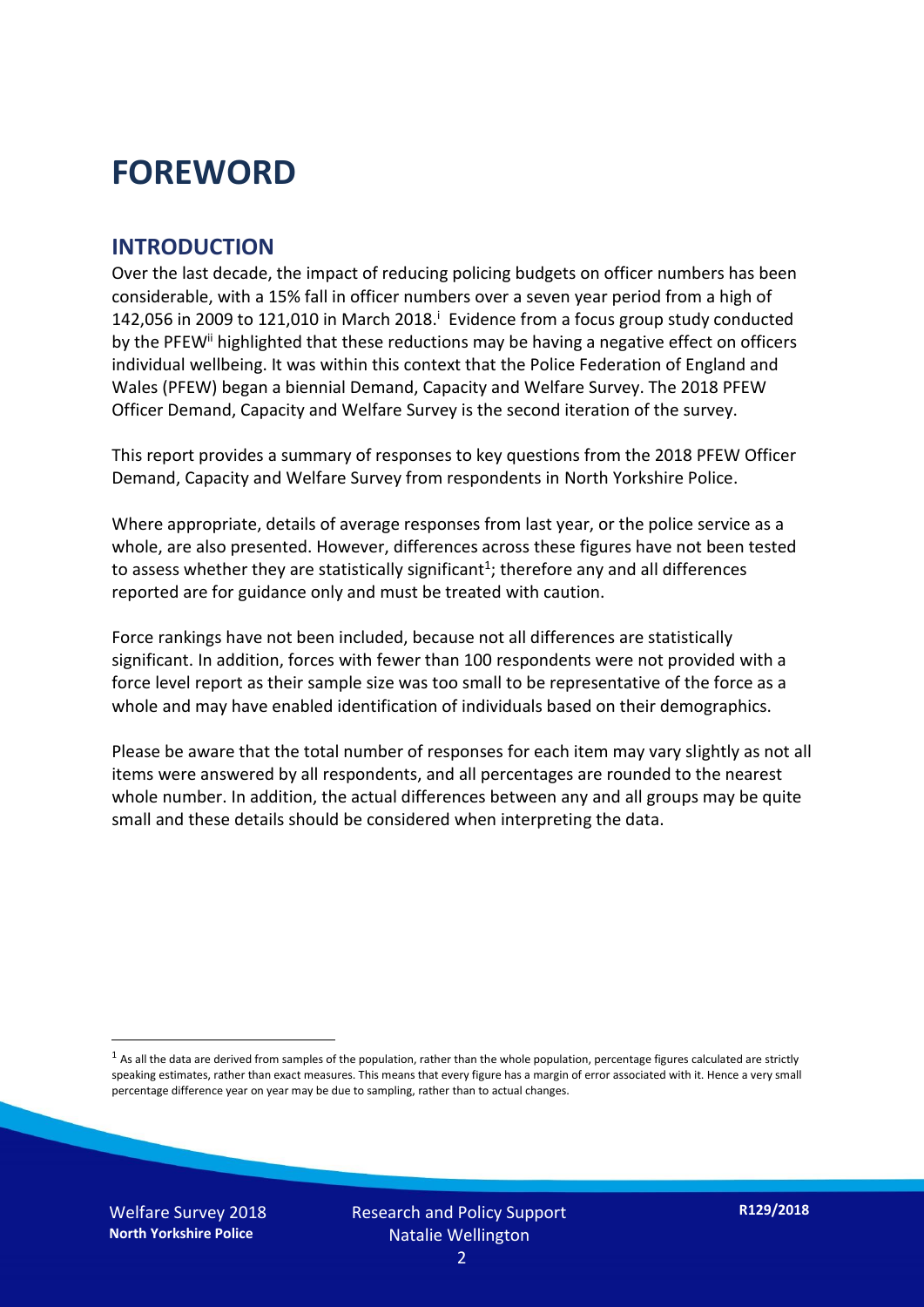#### **RESPONSE RATES AND DEMOGRAPHICS**

Survey responses were gathered over a six-week period between August and September 2018. All officers of the federated ranks in England and Wales were eligible to participate.

Analyses were conducted on a sample of 18,100 responses drawn from all 43 forces across England and Wales.<sup>2</sup> The national response rate for the 2018 survey was 15%.

Overall 4% of respondents (n=788) to the survey declined to state which force they belonged to. These responses have been included within the national data but are excluded from force-level analyses.

244 responses were received from North Yorkshire Police, representing a response rate of around 18%. <sup>3</sup> The margin of error for this report has been calculated using the size of the sample and the population. At a 95% confidence level, this force report has a 6% margin of error. If the margin of error is less than 5%, it can be considered to be within the normal bounds of academic rigor.<sup>4</sup> If this threshold has not been met, the results from this report must be interpreted with caution.

65% of responses from North Yorkshire Police were received from male officers and 30% of responses were from female officers. The other 5% preferred not to say. In regards to rank, 69% of respondents from North Yorkshire Police were Constables, 24% were Sergeants, 6% were Inspectors, and 1% were Chief Inspectors. 4% of responses from North Yorkshire Police were received from Black and Minority Ethnic (BME) officers.

-

 $2$  Data were removed where the respondent indicated they were not currently a police officer or they gave implausible answers – for full exclusion criteria, please see the full report.

<sup>3</sup> Based on March 2018 Home Office figures of officer headcount, for full details please see item ii in the reference section.

<sup>4</sup> The generally accepted academic standards is a 95% confidence level with a 5% (or less) margin of error.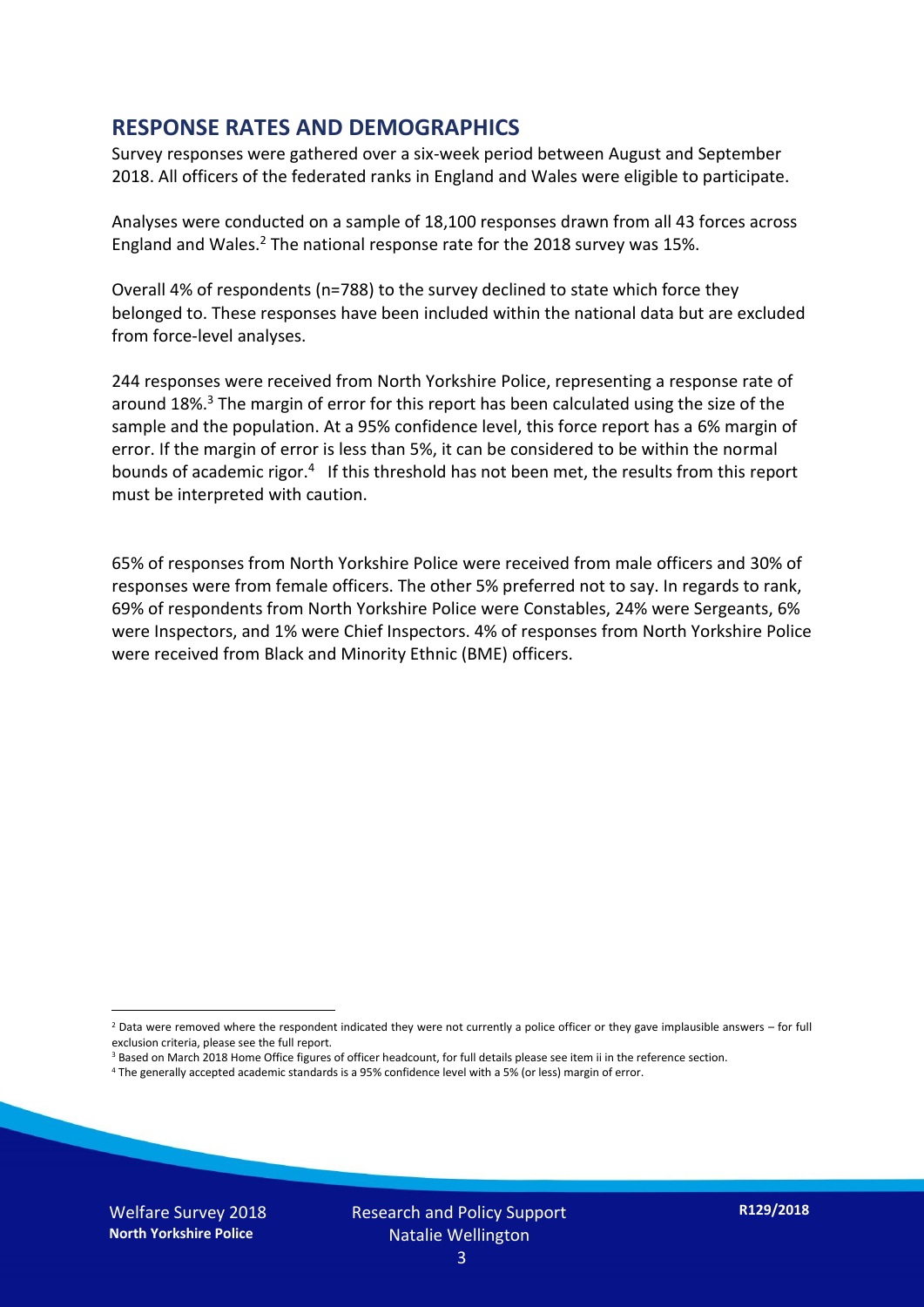# **INFOGRAPHIC**



## **Who responded?**

**244** responses were received from North Yorkshire Police, representing a **18%** response rate



Welfare Survey 2018 **North Yorkshire Police**

#### Research and Policy Support Natalie Wellington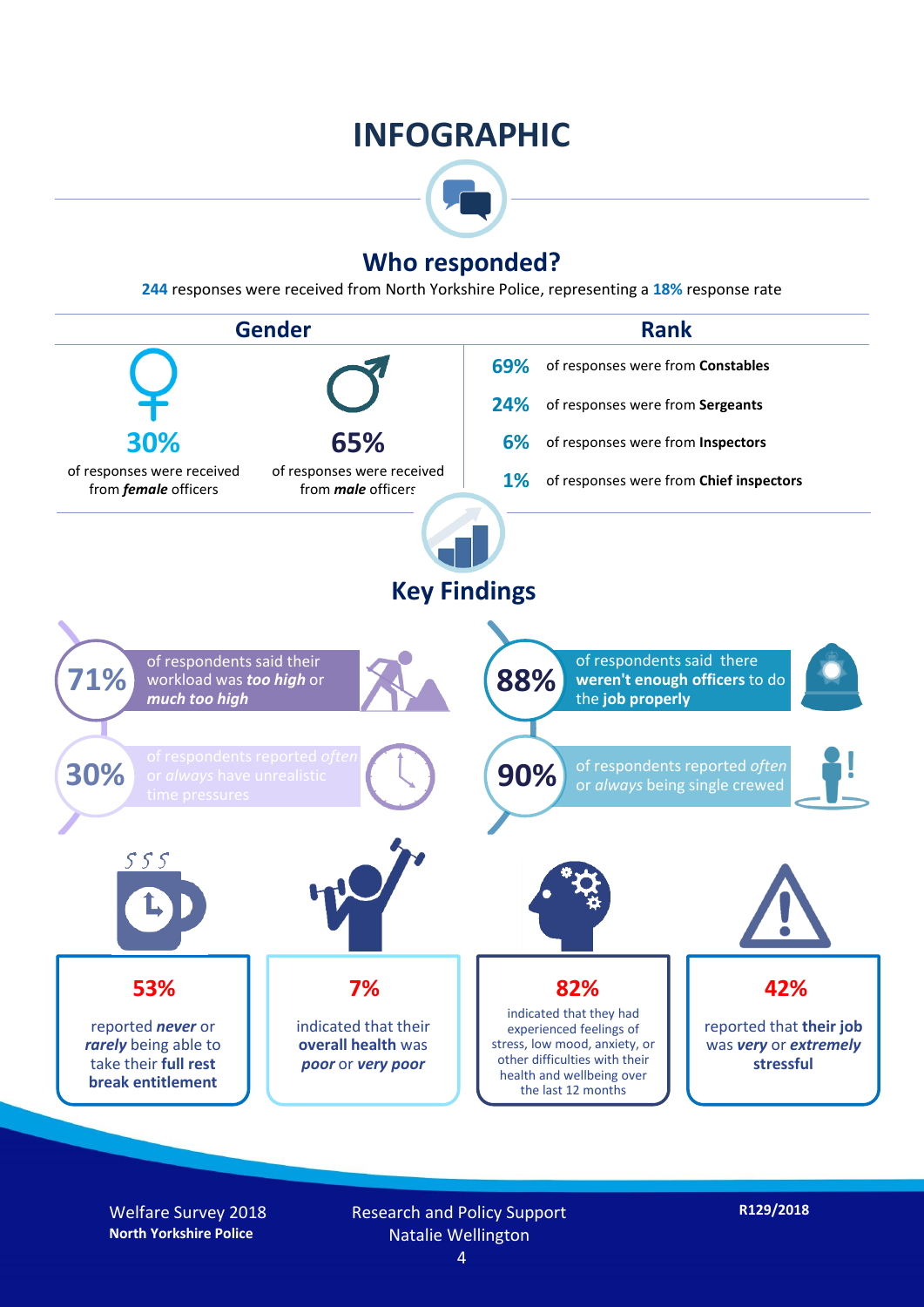# **Executive Summary**

- **244** responses were received from North Yorkshire Police, representing a response rate of around **18%**.
- The average (mean) rating for overall Job satisfaction for respondents from North Yorkshire Police was **4/10.**
- Frequent single crewing (often or always) was reported by **90%** of respondents from North Yorkshire Police.
- **53%** of respondents from North Yorkshire Police reported *never* or *rarely* being able to take their **full rest break entitlement***; lower than* the proportion in 2016.
- **71%** of respondents from North Yorkshire Police said their **workload** was *too high* or *much too high; higher than* the proportion in 2016.
- **30%** of respondents from North Yorkshire Police reported *often* or *always* **having unrealistic time pressures***; higher than* the proportion in 2016.
- **88%** of respondents from North Yorkshire Police said there **weren't enough officers to do the job properly***; higher than* the proportion in 2016.
- **9%** said that they had **enough time engage in proactive policing** in their team/unit*; lower than* the proportion in 2016.
- **7%** of respondents from North Yorkshire Police indicated that their **overall health** was *poor* or *very poor.*
- **82%** of respondents from North Yorkshire Police indicated that they had **experienced feelings of stress, low mood, anxiety, or other difficulties with their health and wellbeing** over the last 12 months.
- **42%** of respondents from North Yorkshire Police reported that their job was *very* or *extremely* **stressful***; higher than* the proportion in 2016.
- **20%** of North Yorkshire Police respondents reported that they had suffered **one or more injuries** that required medical attention as a result of **work-related violence** in the last year.
- **15%** of North Yorkshire Police respondents reported that they had suffered **one or more injuries** that required medical attention as a result of **work-related accidents**  in the last year.
- **36%** of respondents from North Yorkshire Police felt that someone would be **treated differently (in a negative way)** if they disclosed difficulties with their mental health and wellbeing; *lower than* the proportion in 2016.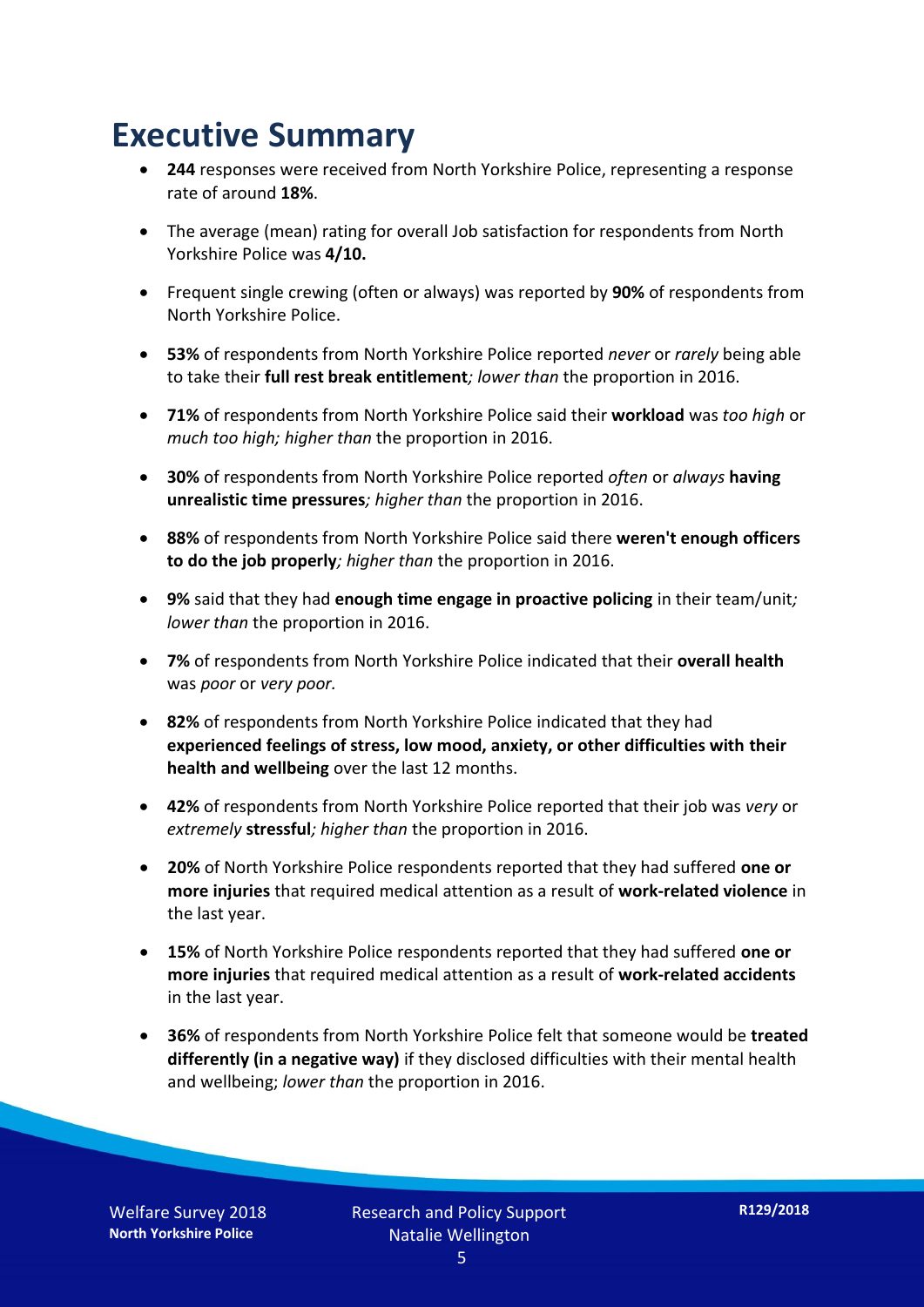# **1. WORKING ARRANGEMENTS**

#### **1.1. OVERALL JOB SATISFACTION**

Respondents were asked to rate their overall job satisfaction between 0 and 10, where 0 was 'not at all satisfied' and 10 was 'completely satisfied.'

The average (mean) rating for overall job satisfaction for respondents from North Yorkshire Police was 4/10 (range 0-10), with 24% of respondents reporting an overall job satisfaction rating of 2 or less.

This can be compared to the National average of 4/10, and 32% of respondents reported an overall job satisfaction rating of 2 or less.

#### **1.2. SHIFTS**

62% of respondents from North Yorkshire Police reported that their formal shift duration was more than the 8-10 hours advised by the Health and Safety Executive<sup>iii</sup> and the Police Negotiating Board,<sup>iv</sup> and 61% of respondents indicated a shift length of 12 hours or more.

7% of the national sample indicated that their formal shift duration was more than 8-10 hours, and 5% indicated a shift length of 12 hours or more.

#### **1.3. SINGLE CREWING**

Among respondents from North Yorkshire Police, for whom this item was applicable, 90% reported being single crewed either *often* or *always* over the previous 12 month period. This can be compared with 75% of respondents from the national sample.

#### **1.4. BREAKS, REST DAYS AND ANNUAL LEAVE**

53% of respondents from North Yorkshire Police reported *never* or *rarely being* able to take their full rest break entitlement, and 76% reported having had two or more rest days cancelled in the previous 12 month period. In addition, 31% of respondents from North Yorkshire Police told us that they have not been able to take their full annual leave entitlement in the previous 12 month period.

Historical comparison for items relating to breaks, rest days and annual leave for **North Yorkshire Police**, are provided in Table 1.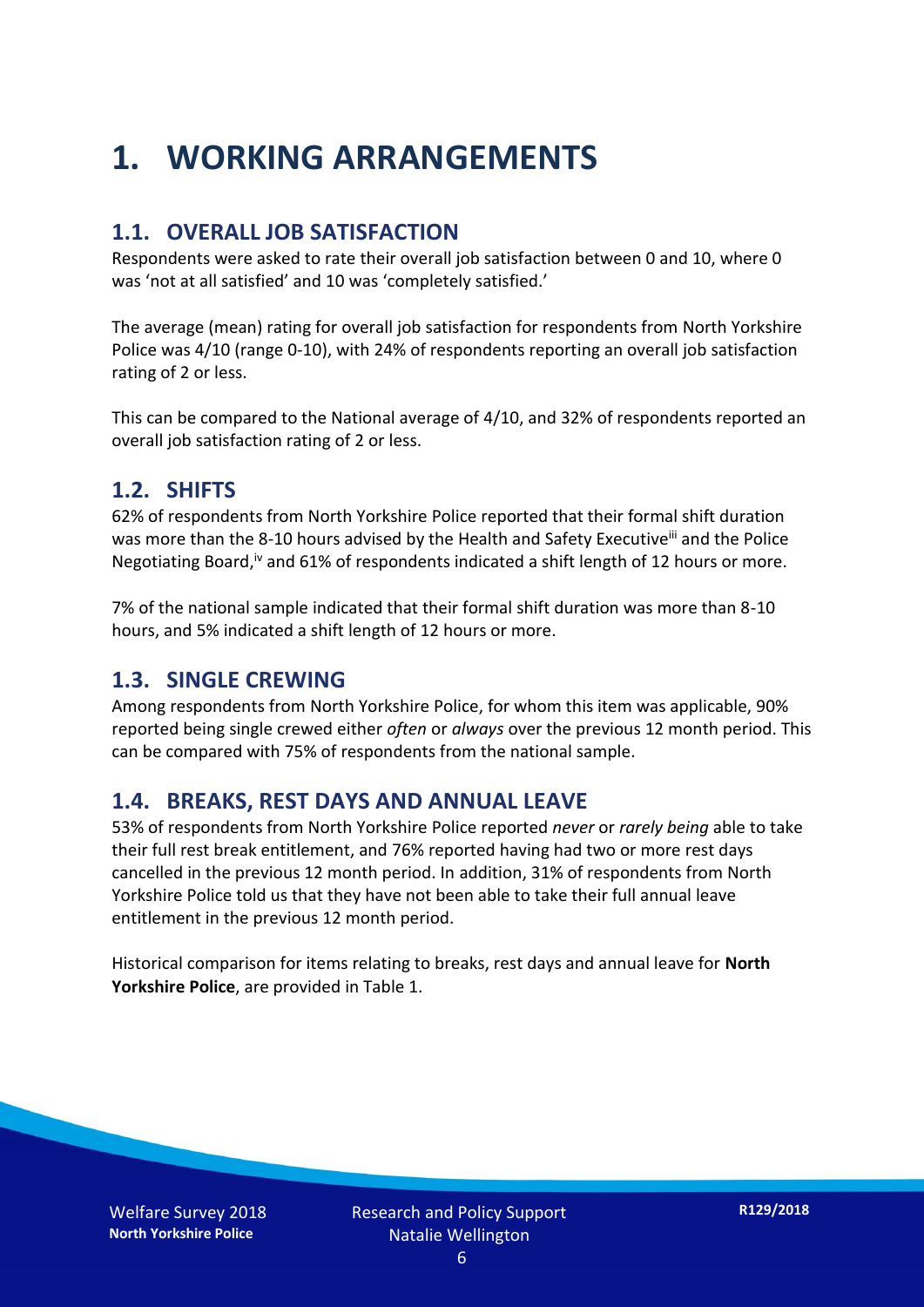| Table 1: Force level figures for breaks, rest days and<br>annual leave     | 2016 | 2018 |
|----------------------------------------------------------------------------|------|------|
| Reported being never or rarely able to take full rest<br>break entitlement | 53%  | 53%  |
| Reported having 2 or more rest days cancelled in the<br>previous 12 months | 83%  | 76%  |
| Reported being unable to take their full annual leave<br>entitlement       | 28%  | 31%  |

Historical comparisons for items relating to breaks, rest days and annual leave for the **police service as a whole**, are provided in the table below.

| Table 2: National figures for breaks, rest days and<br>annual leave        | 2016 | 2018 |
|----------------------------------------------------------------------------|------|------|
| Reported being never or rarely able to take full rest<br>break entitlement | 53%  | 52%  |
| Reported having 2 or more rest days cancelled in the<br>previous 12 months | 76%  | 67%  |
| Reported being unable to take their full annual leave<br>entitlement       | 33%  | 31%  |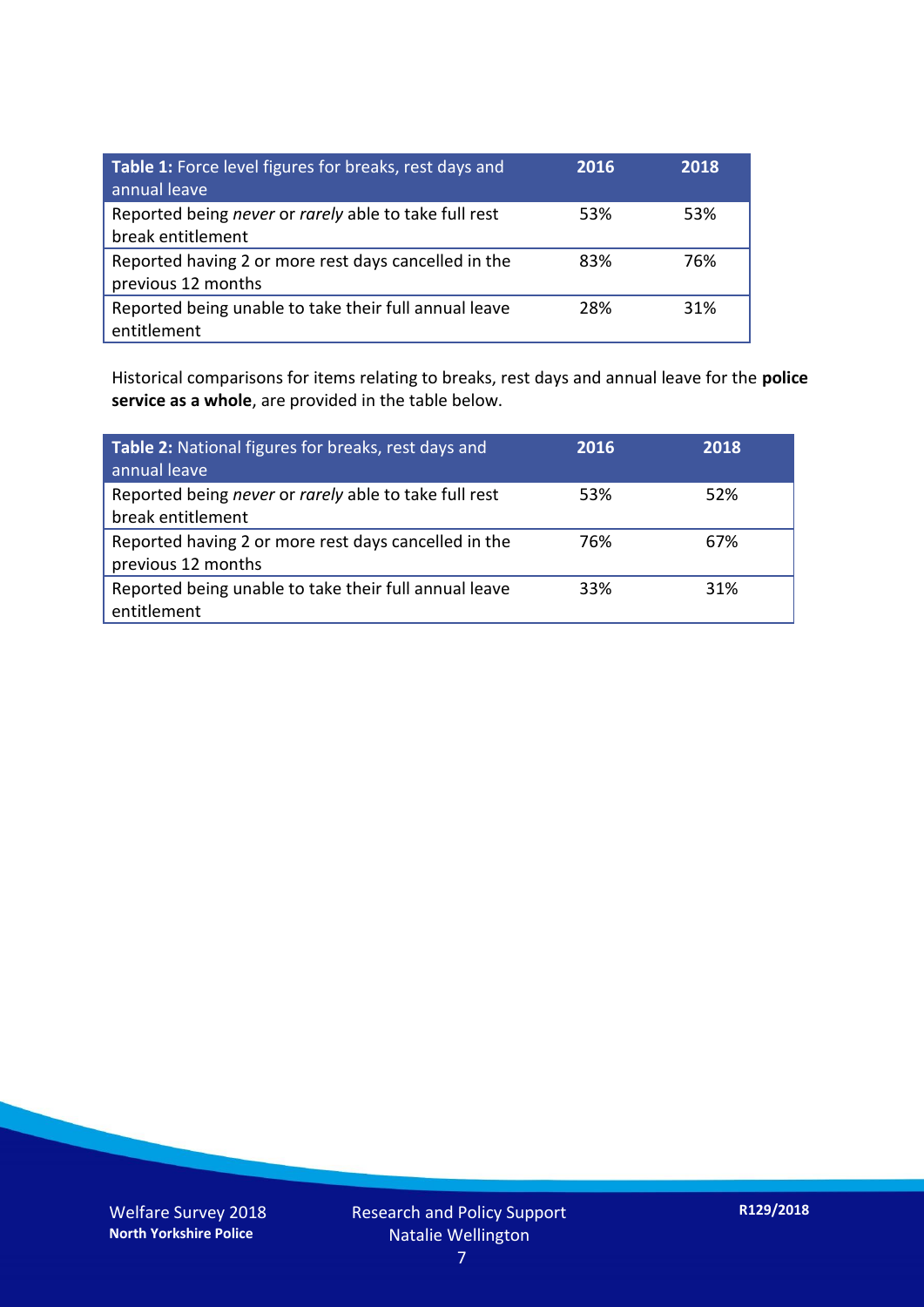# **2. DEMAND**

## **2.1. WORKLOAD**

71% of respondents from North Yorkshire Police told us that their workload is currently *too high*, or *much too high* – *lower than* the proportion from the national sample (72%) and *higher than* the proportion reported by North Yorkshire Police in the 2016 Demand, Capacity and Welfare Survey.

## **2.2. HSE MANAGEMENT STANDARDS**

The UK Health and Safety Executive published the Management Standards Indicator Tool (MSIT) to assist organisations in the assessment of workers exposure to dimensions of the psychosocial work environment that, if not properly managed, can lead to harm to health.<sup>v</sup> The 25-item version of the MSIT<sup>vi</sup> contains four items that measure job demands, which were included as part of the Demand, Capacity and Welfare Survey.

28% of respondents from North Yorkshire Police told us that they *often* or *always* have unachievable deadlines, and 46% that they *often* or *always* have to neglect some tasks because they have too much to do.

Historical comparisons for the MSIT job demand items for **North Yorkshire Police** are provided in the table below.

| Table 3: Force level figures for HSE MSIT job demands | 2016 | 2018 |
|-------------------------------------------------------|------|------|
| Often or always have unrealistic time pressures       | 23%  | 30%  |
| Often or always pressured to work long hours          | 19%  | 25%  |
| Often or always have to neglect some tasks because    | 33%  | 46%  |
| they have too much to do                              |      |      |
| Often or always have unachievable deadlines           | 23%  | 28%  |

Historical comparison for the MSIT job demand items for the **police service as a whole**, are provided in the table below.

| Table 4: National figures for HSE MSIT job demands | 2016 | 2018 |
|----------------------------------------------------|------|------|
| Often or always have unrealistic time pressures    | 35%  | 40%  |
| Often or always pressured to work long hours       | 26%  | 29%  |
| Often or always have to neglect some tasks because | 43%  | 54%  |
| they have too much to do                           |      |      |
| Often or always have unachievable deadlines        | 29%  | 38%  |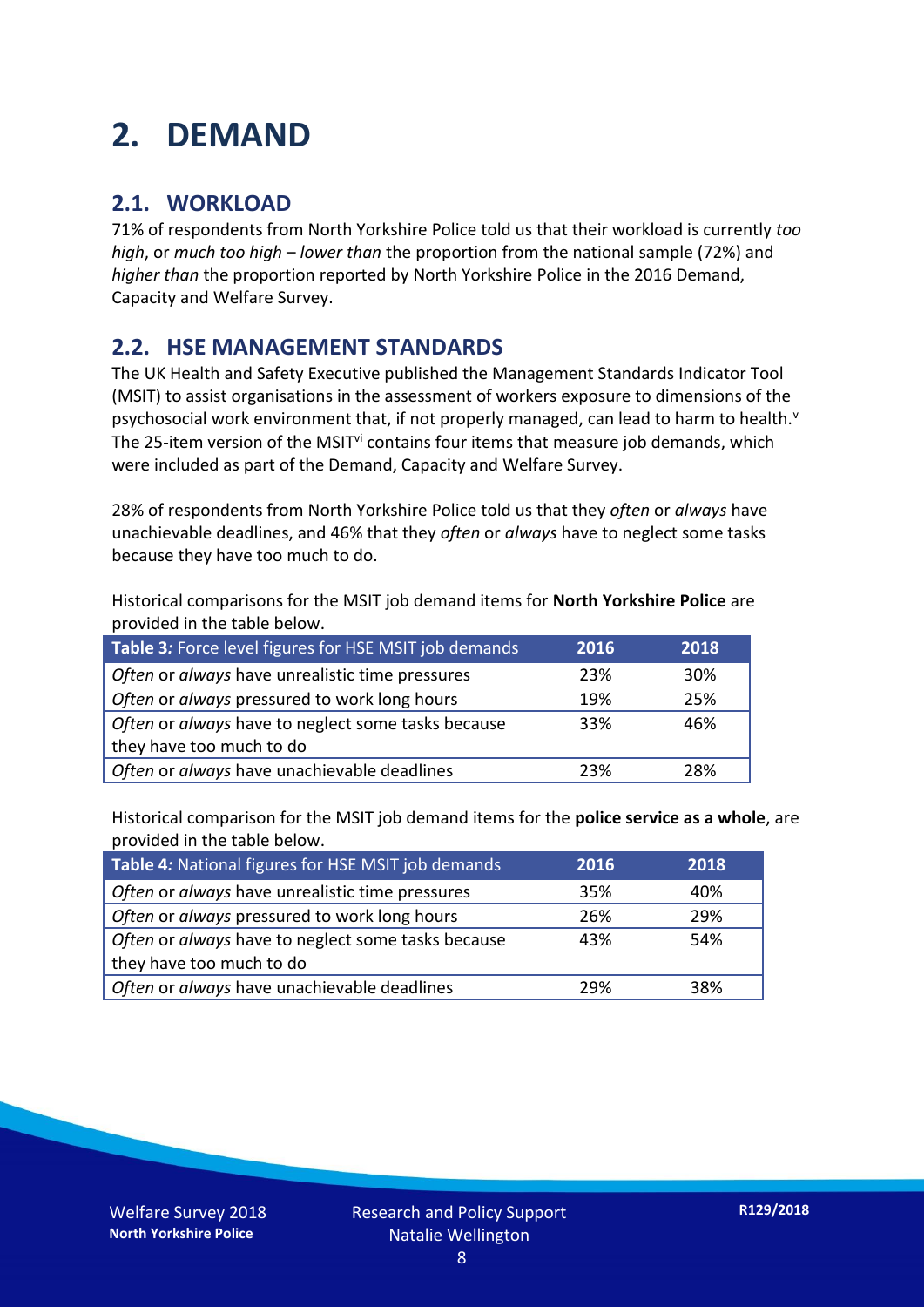### **2.3. AMOUNT AND PACE OF WORK**

75% of respondents from North Yorkshire Police *disagreed* or *strongly disagreed* that they were able to meet all of the conflicting demands on their time, whilst 9% *agreed* or *strongly agreed* that they had enough time engage in proactive policing in their team/unit. The proportion of officers from North Yorkshire Police reporting to have enough time to engage in proactive policing is *lower than* the proportion in 2016.

Across the police service as a whole, 74% of respondents *disagreed* or *strongly disagreed* that they were able to meet all of the conflicting demands on their time and 90% *disagreed* or *strongly disagreed* that there are enough officers to manage all the demands made on their team/unit.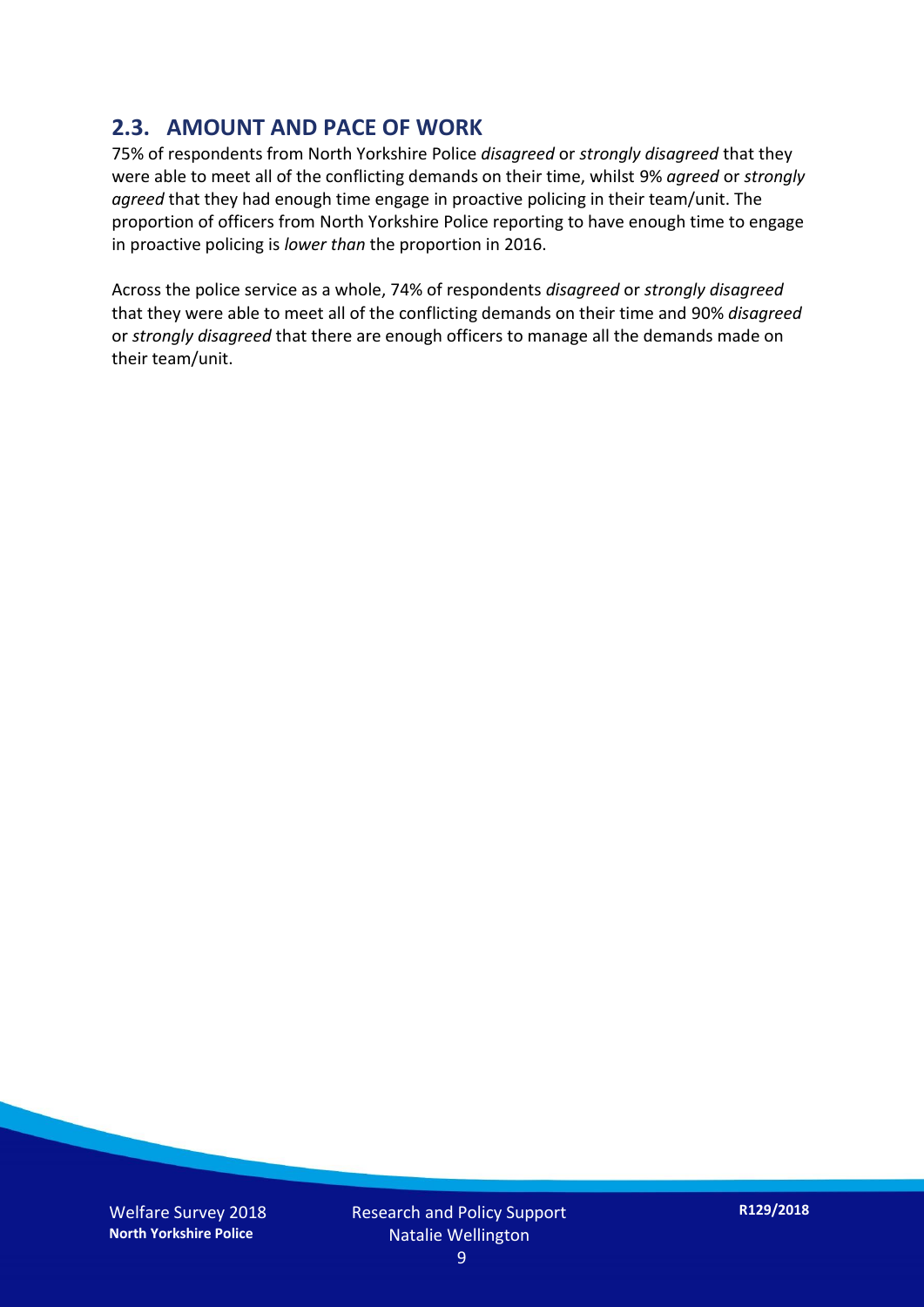# **3. CAPACITY**

### **3.1. MINIMUM OFFICER STAFFING**

55% of respondents from North Yorkshire Police indicated that their team or unit had a minimum officer staffing level.

Among respondents whose team or unit had a minimum officer staffing level, 23% indicated that this level was *never* or *rarely* achieved. This can be compared to 2016 where 15% of respondents from North Yorkshire Police indicated that the minimum officer staffing level was *never* or *rarely* achieved.

#### **3.2. OFFICER STAFFING ARRANGEMENTS**

75% of respondents *disagreed* or *strongly disagreed* that the way officer staffing levels are determined in their team/unit seems to be effective; *higher than* the proportion reported in 2016.

Historical comparisons of two key items relating to capacity to deal with demand for **North Yorkshire Police** are provided in the table below.

| Table 5: Force level figures for key items relating to capacity                                                     |                                                      |      |  |
|---------------------------------------------------------------------------------------------------------------------|------------------------------------------------------|------|--|
| <b>Statements</b>                                                                                                   | % of respondents who<br>disagreed with the statement |      |  |
|                                                                                                                     | 2016                                                 | 2018 |  |
| There are enough officers in my team/unit for me to do<br>my job properly                                           | 77%                                                  | 88%  |  |
| In my experience, we generally have enough officers to<br>manage all the demands being made on us as a<br>team/unit | 82%                                                  | 94%  |  |

Historical comparisons of the same items for the **police service as a whole** are provided in the table below.

| Table 6: National figures for key items relating to capacity                                                        |                                                      |      |  |  |
|---------------------------------------------------------------------------------------------------------------------|------------------------------------------------------|------|--|--|
| <b>Statements</b>                                                                                                   | % of respondents who<br>disagreed with the statement |      |  |  |
|                                                                                                                     | 2016                                                 | 2018 |  |  |
| There are enough officers in my team/unit for me to do<br>my job properly                                           | 78%                                                  | 83%  |  |  |
| In my experience, we generally have enough officers to<br>manage all the demands being made on us as a<br>team/unit | 85%                                                  | 90%  |  |  |

Welfare Survey 2018 **North Yorkshire Police**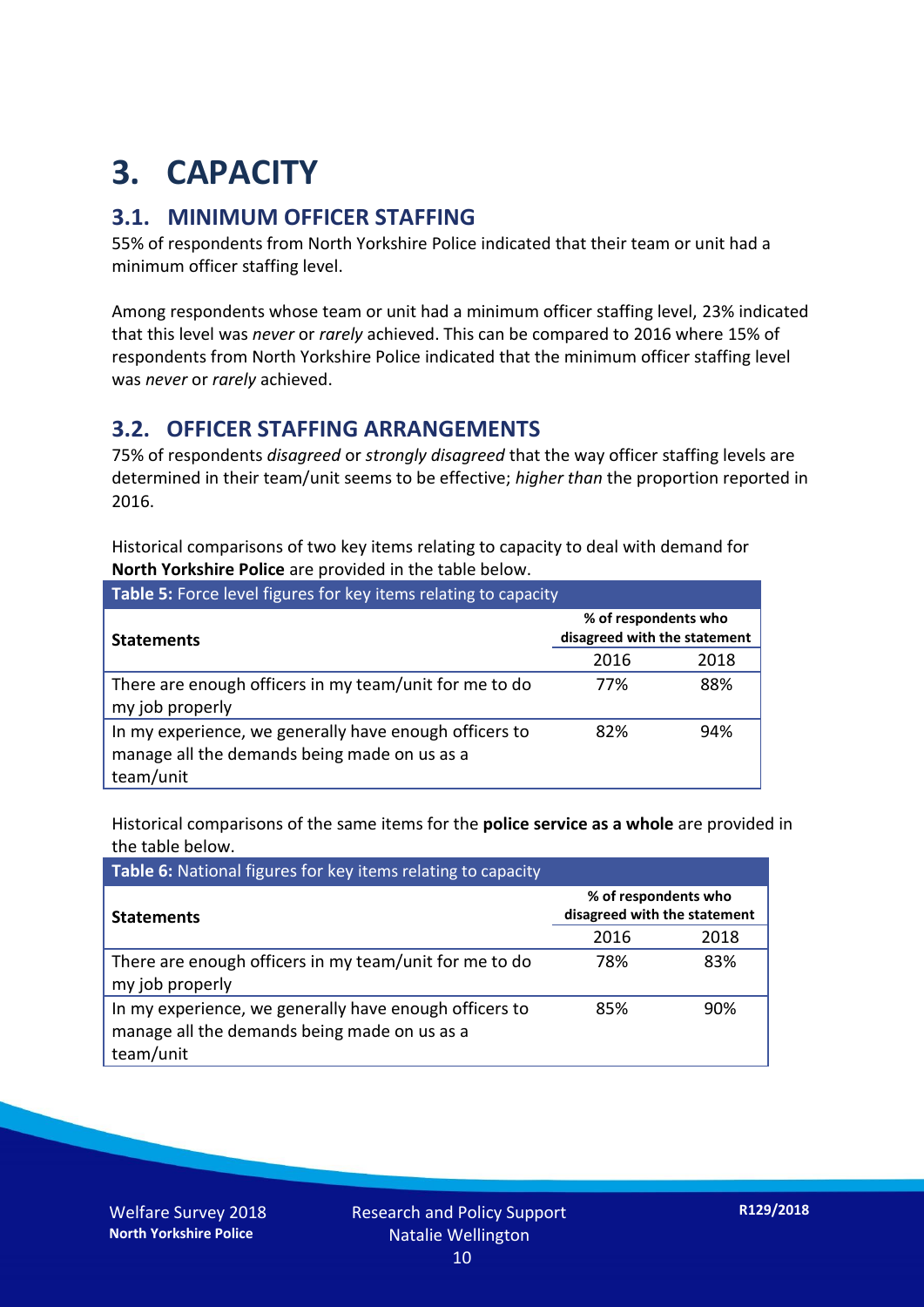# **4. HEALTH AND WELLBEING**

## **4.1. OVERALL LIFE SATISFACTION**

Respondents were asked to rate their overall life satisfaction between 0 and 10, where 0 was 'not at all satisfied' and 10 was 'completely satisfied.'

The average (mean) rating for overall life satisfaction for respondents from North Yorkshire Police was 6/10 (range 0-10). 12% of respondents reported life satisfaction rating of 2 or less.

These results can be compared to the National average of 6/10, with 15% of respondents reporting an overall life satisfaction rating of 2 or less.

### **4.2. OVERALL PHYSICAL HEALTH**

Participants were asked to rate their overal health on a scale from *very good* to *very poor*. An historical comparison for both national and local figures for this item are below.

| Table 7: Self-rated overall physical health |                       | 2016 | 2018 |
|---------------------------------------------|-----------------------|------|------|
| <b>Force level figures</b>                  | Very poor             | 2%   | 0%   |
|                                             | Poor                  | 11%  | 7%   |
|                                             | Neither good nor poor | 23%  | 10%  |
|                                             | Good                  | 51%  | 52%  |
|                                             | Very good             | 13%  | 31%  |
| <b>National figures</b>                     | Very poor             | 1%   | 1%   |
|                                             | Poor                  | 11%  | 6%   |
|                                             | Neither good nor poor | 23%  | 17%  |
|                                             | Good                  | 53%  | 54%  |
|                                             | Very good             | 13%  | 23%  |

### **4.3. SINGLE ITEM INDICATOR OF STRESS**

Work related stress was measured using a single-item measure. 42% of respondents from North Yorkshire Police presented with a non-diagnostic case of work-related stress.<sup>vii</sup>

This is *higher than* the proportion reported in the 2016 iteration of this survey and *lower than* the proportion reported in this year's national results.

Stress outside of work was assessed using an adaptation of the work-related stress measure. 12% of respondents from North Yorkshire Police presented with a non-diagnostic case of stress outside of work.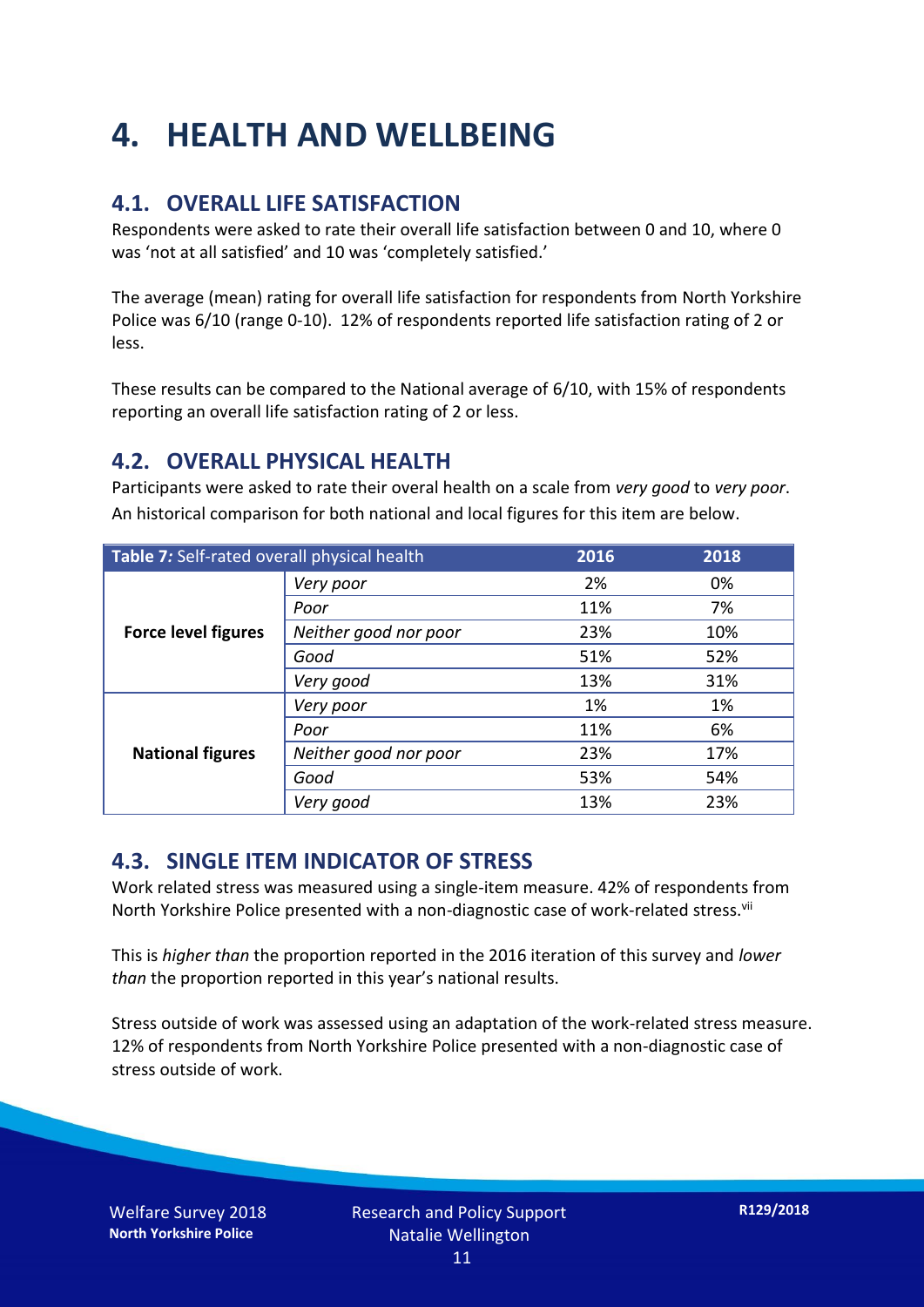### **4.4. SINGLE ITEM INDICATOR FOR MENTAL HEALTH**

A top-level broad overview of mental wellbeing was established using an item that asked respondents to indicate whether they had experienced feelings of stress, low mood, anxiety, or other difficulties with their health and wellbeing over the last 12 months.

82% of respondents from North Yorkshire Police indicated that they had experienced feelings of stress, low mood, anxiety, or other difficulties with their health and wellbeing over the last 12 months; with 96% also indicating that these feelings were caused, or made worse by work.

### **4.5. MENTAL WELLBEING**

Mental wellbeing can be broadly conceptualized as having two dimensions. The first concerns positive affect (i.e. pleasurable aspects of wellbeing such as feelings of optimism, cheerfulness, and relaxation). The second concerns psychological functioning (i.e. such as clear thinking, self-acceptance, personal development, competence, and autonomy).

To investigate mental wellbeing in more detail the two-dimensional structure of mental wellbeing described above was assessed using the short Warwick-Edinburgh Mental Wellbeing Scale (SWEMWBS). viii The scale asks individuals to rate their experience during the last two weeks for seven positively framed statements.

SWEMWBS findings for **North Yorkshire Police** are presented in the table below alongside those for national sample for 2016 and 2018.

**Table 8**: % of respondents that reported experiencing the following positive aspects of wellbeing *rarely* or *none of the time* over the previous 2 weeks

| <b>SWEMWBS item</b>                           | <b>National figures</b> |      | <b>Force level figures</b> |      |
|-----------------------------------------------|-------------------------|------|----------------------------|------|
|                                               | 2016                    | 2018 | 2016                       | 2018 |
| I've been feeling optimistic about the future | 62%                     | 36%  | 52%                        | 36%  |
| I've been feeling useful                      | 28%                     | 25%  | 23%                        | 16%  |
| I've been feeling relaxed                     | 60%                     | 48%  | 51%                        | 48%  |
| I've been dealing with problems well          | 20%                     | 19%  | 19%                        | 14%  |
| I've been thinking clearly                    | 16%                     | 16%  | 14%                        | 11%  |
| I've been feeling close to other people       | 34%                     | 28%  | 31%                        | 29%  |
| I've been able to make up my own mind         | 13%                     | 10%  | 13%                        | 6%   |
| about things                                  |                         |      |                            |      |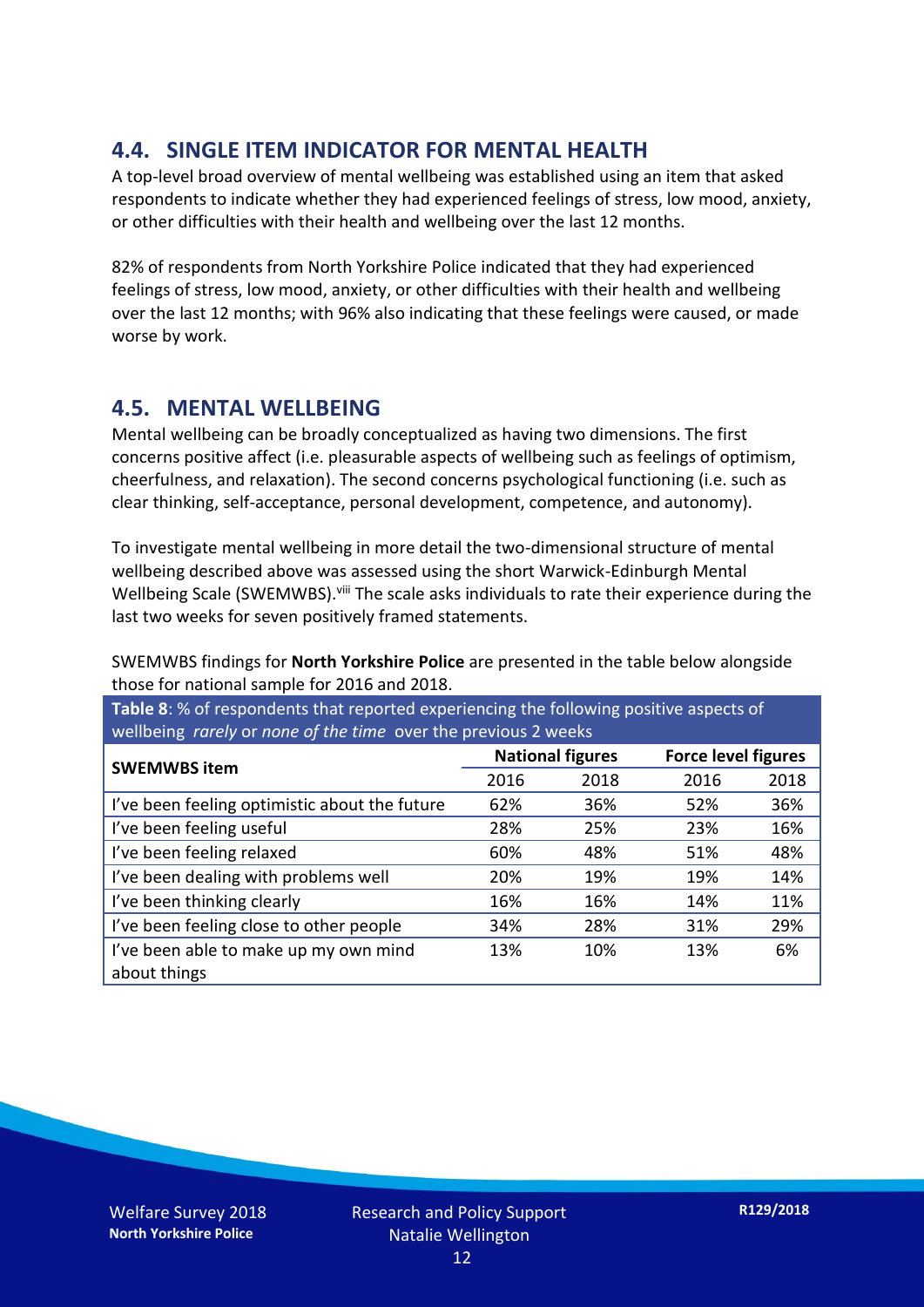#### **4.6. HELP SEEKING**

A question was applied to identify those who had ever **sought help** for feelings of stress, low mood, anxiety, or any other difficulties with mental health and wellbeing. Examples of sources of help were provided including GP, occupational health department, psychologist, therapist, and counsellor.

51% of responses from North Yorkshire Police had previously sought help for feelings of stress, low mood, anxiety or other difficulties with their mental health and wellbeing, 64% of which had done so within the last 12 months.

Welfare Survey 2018 **North Yorkshire Police**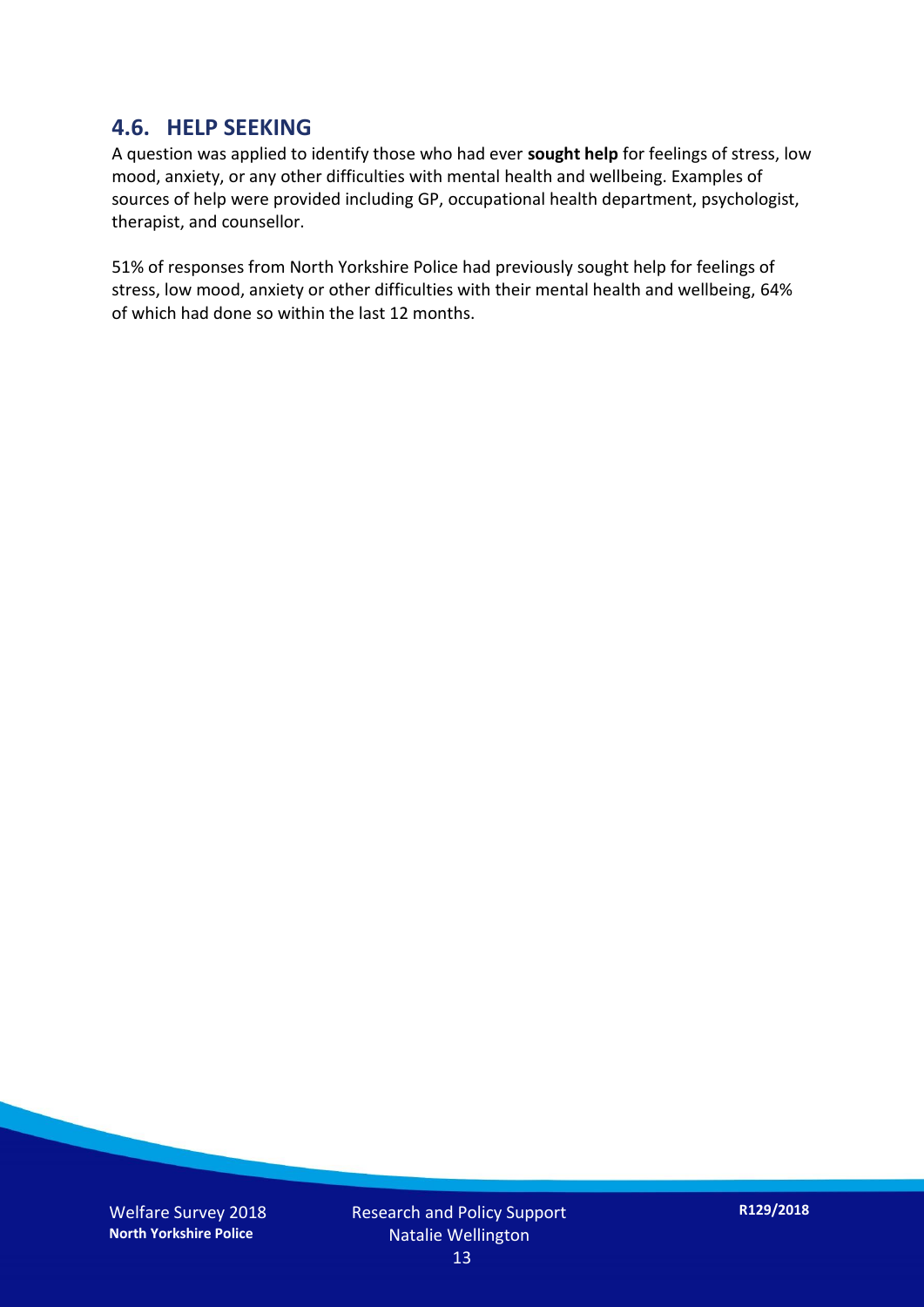# **5. ABSENCE BEHAVIOUR**

# **5.1. ABSENCE**

53% of respondents from North Yorkshire Police reported one or more days of sickness absence and 27% of respondents indicated that at least one day of their sickness absence was attributable to stress, depression, or anxiety.

The national proportion of respondents who had taken one or more days of sickness absence was 56% and 32% of respondents indicated that at least one day of their sickness absence was attributable to stress, depression, or anxiety.

### **5.2. PRESENTEEISM AND LEAVEISM**

Presenteeism is the act of attending work while ill. This has been shown to be associated with subsequent health decline, particularly in relation to burnout,  $\alpha$  and can to lead to elevated absenteeism.<sup>x</sup> Moreover, evidence suggests that presenteeism can compound the effects of the initial illness and negatively influence job satisfaction, resulting in negative job attitudes and withdrawal from work.<sup>xi</sup>

Leaveism is a recently coined term to describe hidden sickness absence and work undertaken during rest periods, including using allocated time off such as annual leave entitlements to take time off when they are in fact unwell.

Findings for North Yorkshire Police are presented in the graph below.





Welfare Survey 2018 **North Yorkshire Police**

Research and Policy Support Natalie Wellington 14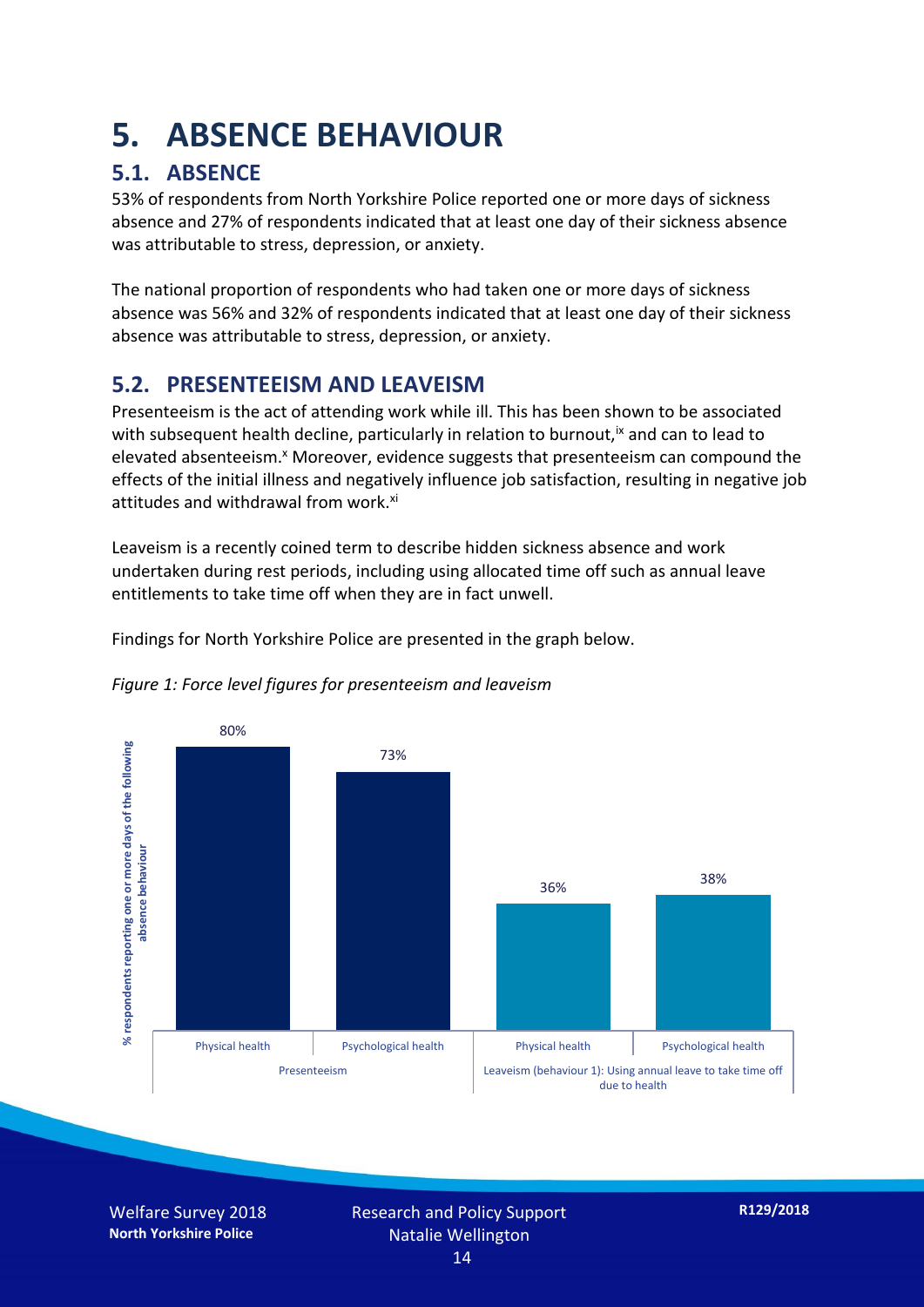# **6. Violence and physical injuries**

## **6.1. VIOLENCE**

Verbal and physical violence was assessed using four questions regarding how often officers received verbal insults, verbal threats, unarmed physical attacks, and attacks with a weapon from members of the public over the previous 12 months. Findings are presented in the table below.

**Table 9:** Force level figures for frequency of verbal and physical violence from members of the public

| Type of violent victimisation                      | % of respondents indicating frequency<br>of experience as at least once a week |      |  |
|----------------------------------------------------|--------------------------------------------------------------------------------|------|--|
|                                                    | 2016                                                                           | 2018 |  |
| Verbal insults (e.g., swearing, shouting, abuse)   | 39%                                                                            | 37%  |  |
| Verbal threats (e.g., threat of hitting, threat of | 19%                                                                            | 20%  |  |
| kicking)                                           |                                                                                |      |  |
| *Spitting assaults (i.e. being deliberately spat   |                                                                                | 1%   |  |
| upon)                                              |                                                                                |      |  |
| Unarmed physical attacks (e.g., struggling to      | 12%                                                                            | 15%  |  |
| get free, wrestling, hitting, kicking)             |                                                                                |      |  |
| Use of a deadly weapon (e.g., stick, bottle, axe,  | 0%                                                                             | 0%   |  |
| firearm)                                           |                                                                                |      |  |

\*Spitting assaults data was only available from 2018.

#### **6.2. INJURIES**

20% of North Yorkshire Police respondents reported that they had suffered one or more injuries that required medical attention as a result of work-related **violence** in the last year – losing more than 94 days in sickness absence.

This is *higher than* the proportion reporting one or more injuries as a result of work-related **violence** than reported in the 2016 iteration of this survey and *lower than* the proportion compared to this year's national results.

15% of North Yorkshire Police respondents also reported that they had suffered one or more injuries that required medical attention as a result of work-related **accidents** in the last year – losing more than 93 days in sickness absence.

This is *lower than* the proportion reporting one or more injuries as a result of work-related **accidents** in the 2016 iteration of this survey and *the same as* the proportion compared to this year's national results.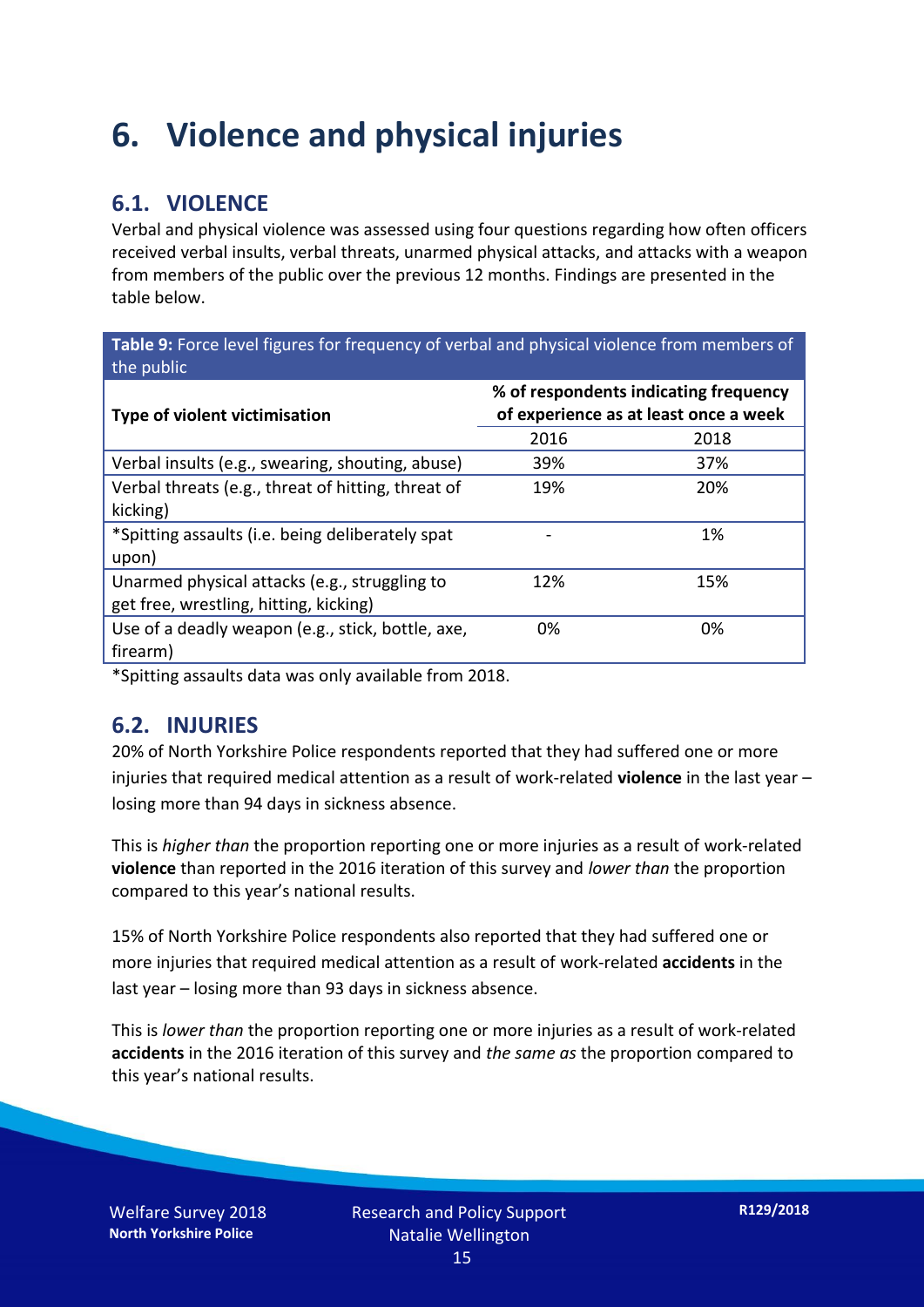# **7. ORGANISATIONAL SUPPORT: MENTAL HEALTH & WELLBEING**

Participants who indicated that they had sought help for difficulties with mental health and wellbeing were presented with additional questions concerning disclosure to a line manager.

### **7.1. DISCLOSURE**

71% of respondents from North Yorkshire Police, for whom it was applicable, reported that they had disclosed seeking mental health and wellbeing support to their line managers. This can be compared with 63% from the same survey in 2016.

### **7.2. REASONS FOR NON-DISCLOSURE**

Respondents who did not disclose to their line managers that they had sought mental health and wellbeing support, were asked to indicate why. Findings are presented in the table below.

| Table 10: Reasons for non-disclosure                        |                     |                 |  |
|-------------------------------------------------------------|---------------------|-----------------|--|
|                                                             | % of total mentions |                 |  |
| Item                                                        | Force level         | <b>National</b> |  |
|                                                             | figures             | figures         |  |
| I was worried that my other colleagues would find out       | 9%                  | 10%             |  |
| I thought it would negatively affect my opportunities for   | 12%                 | 11%             |  |
| promotion and/or specialising                               |                     |                 |  |
| It wasn't affecting my work                                 | 4%                  | 7%              |  |
| I didn't want to be treated differently (in a negative way) | 16%                 | 13%             |  |
| I felt it was a personal matter                             | 18%                 | 20%             |  |
| I have had negative experiences of disclosing in the past   | 11%                 | 6%              |  |
| I thought it would have a negative impact on my career      | 13%                 | 10%             |  |
| There is a negative attitude in the police service towards  | 9%                  | 12%             |  |
| people who experience difficulties with their mental health |                     |                 |  |
| and wellbeing                                               |                     |                 |  |
| I did not think my line manager would treat me with         | 6%                  | 7%              |  |
| empathy                                                     |                     |                 |  |
| For reasons other than those listed above                   | 4%                  | 4%              |  |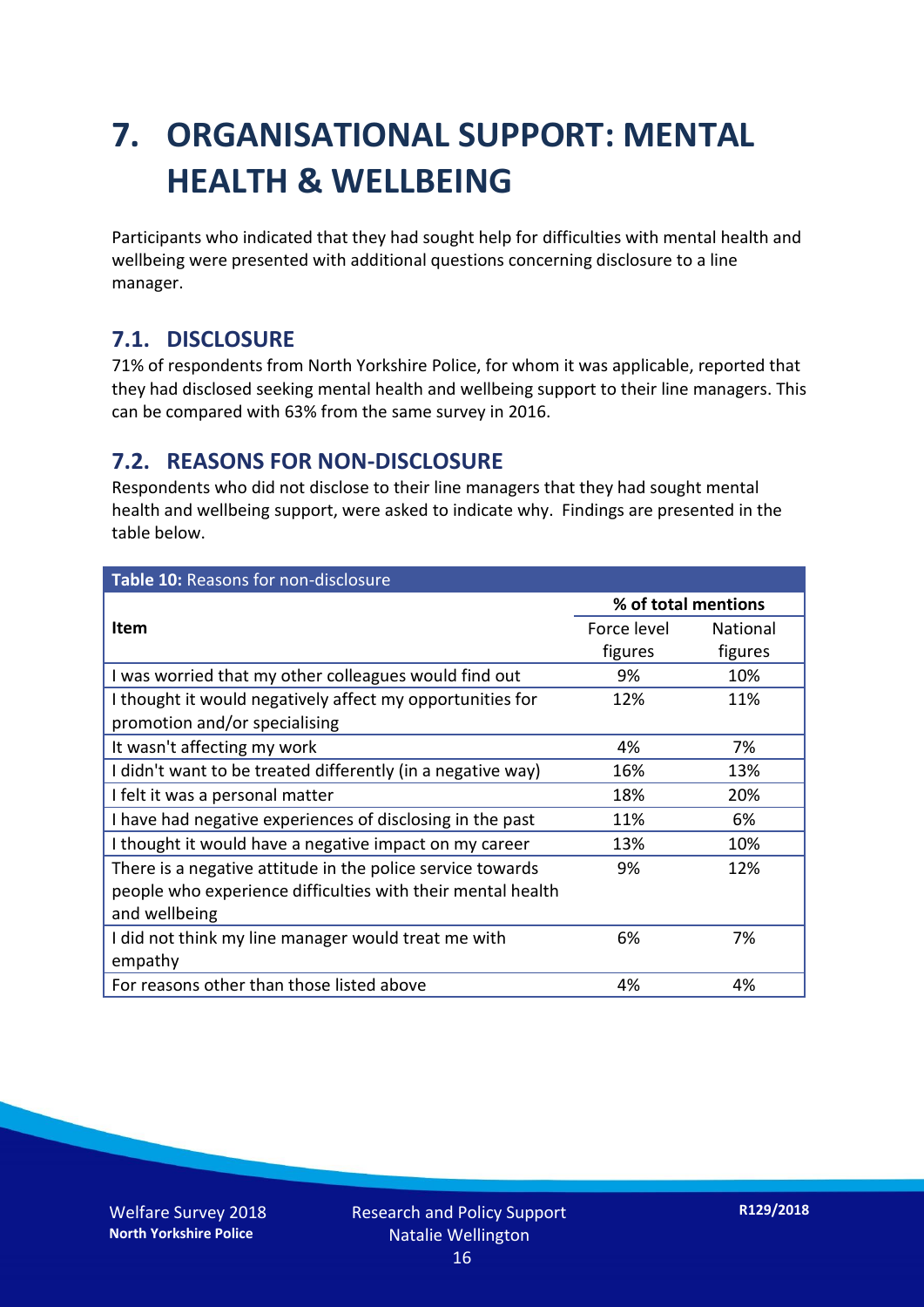### **7.3. ATTITUDES TO MENTAL HEALTH AND WELLBEING**

All respondents were asked about the attitude of the police service towards mental health and wellbeing.

Respondents were provided with a list of statements, and asked to indicate the extent to which they agreed or disagreed with the statement.

The table below shows the percentage of respondents who agreed with three key statements about the police services attitudes towards mental health and wellbeing for both North Yorkshire Police, and the police service as a whole.

| Table 11: Attitudes to mental health and wellbeing |                                                    |                  |  |
|----------------------------------------------------|----------------------------------------------------|------------------|--|
| <b>Statements</b>                                  | % of respondents that agreed with<br>the statement |                  |  |
|                                                    | Force level figures                                | National figures |  |
| The police service encourages staff to talk openly | 45%                                                | 45%              |  |
| about mental health and wellbeing                  |                                                    |                  |  |
| Someone would be treated differently (in a         | 36%                                                | 37%              |  |
| negative way) if they disclosed difficulties with  |                                                    |                  |  |
| their mental health and wellbeing                  |                                                    |                  |  |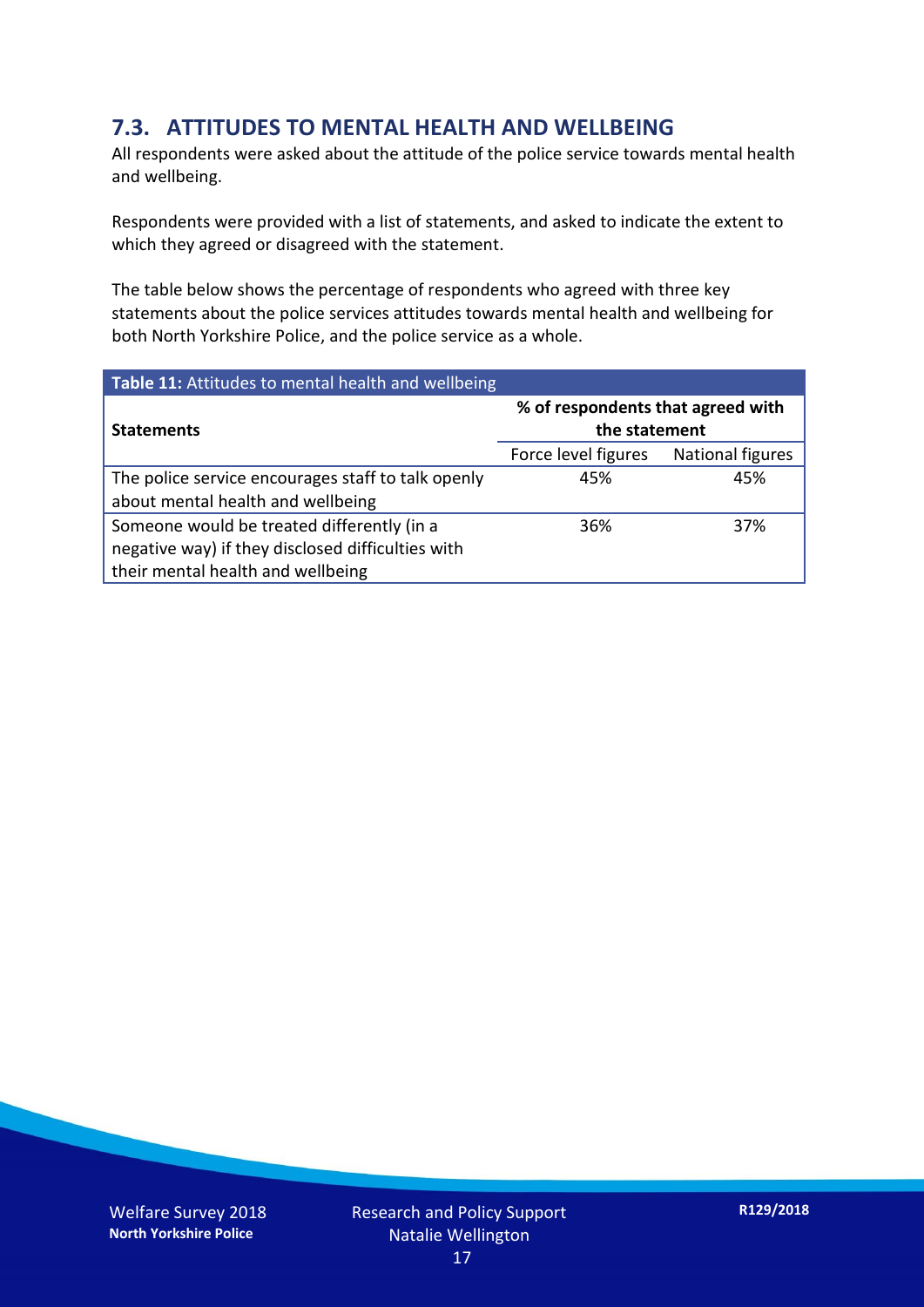# **8. Notes for JBBs**

Additional findings from the 2018 Demand, Capacity and Welfare survey are available on request from the Research and Policy department. Additional topics include, but are not limited to:

- Morale,
- Fatigue and sleep,
- Managerial mental health and wellbeing support,
- Organisational change, and
- Organisational justice.

The findings of the survey can also be broken down in more detail in terms of different demographic groups, such as rank, role or length of service. However please be aware that we can only go into a certain level of detail with this demographic data in order to preserve respondents' confidentiality.

JBBs wishing to obtain further information can contact [ResearchandDataCollection@polfed.org](mailto:ResearchandDataCollection@polfed.org) to discuss their requirements.

The Research and Policy Department only has one member of staff responsible for these data requests; please bear this in mind in terms of turnaround times and the amount of data you request when contacting the team.

All other interested parties should speak to their local JBB in the first instance.